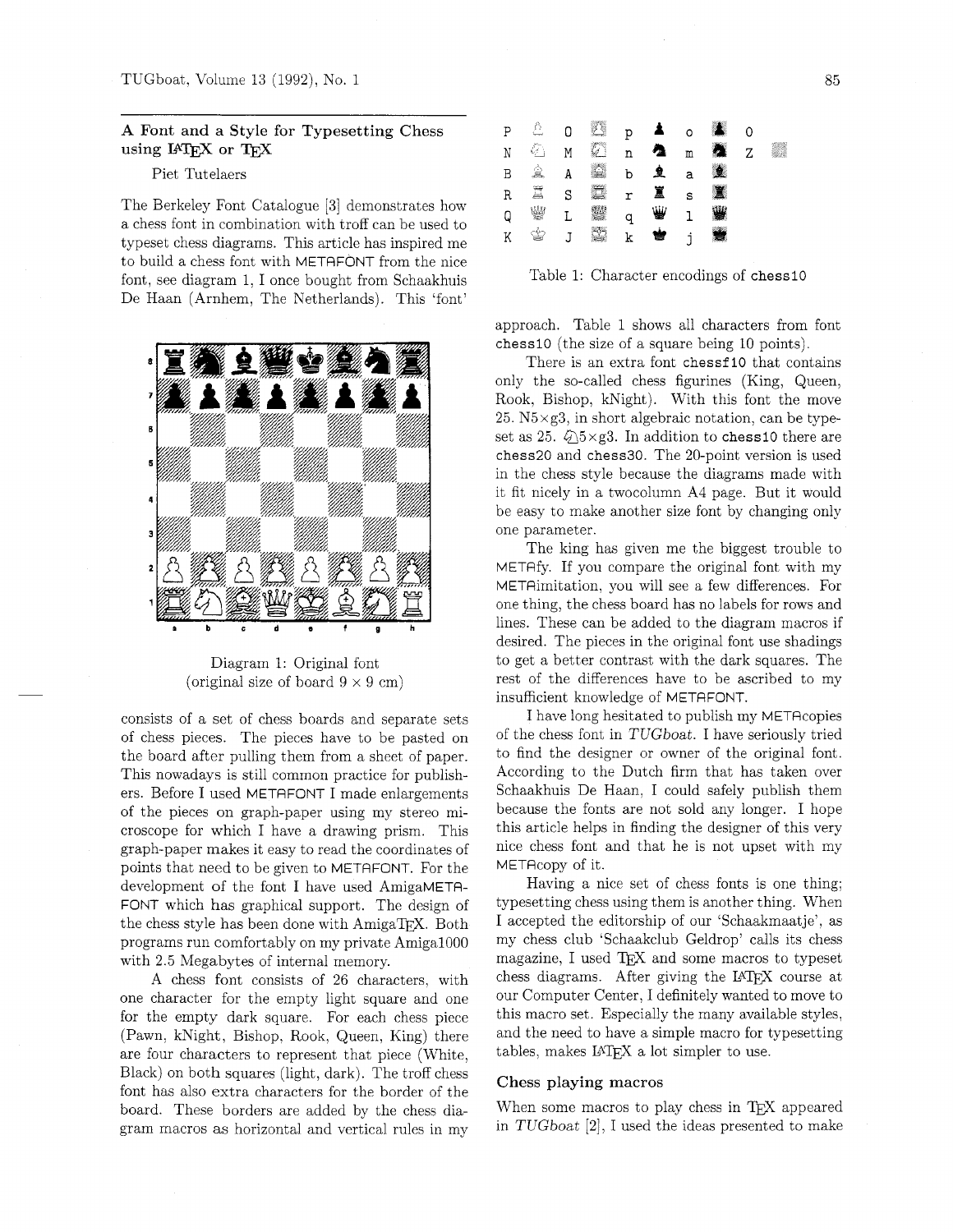

Diagram 2: White mates in three moves

my own chess style. As a typical example of an annotated chess game I have used a part of the game Fischer played against Tal during the Candidates' Tournament of 1959. In this tournament the sixteen year old Fischer lost four times from Tal who by winning this tournament earned the right to meet Botvinnik for the world championship. The game shows a real fight between two very offensive players. The game itself is annotated by Fischer. Both the input and the output are included on page 6.

To typeset the main line with automatic updating of the chess position, chess. sty has the macro \newgame. which starts a new game, and the environment position, to set up a position other than the initial one. The chess position after the 25th move in the game Fischer-Tal (see diagram 3 on page 6) is defined with:

```
\begin{position}
\White(Kh1,Qe6,Re1,a2,b2,c2,g2,h2)
\Black(Kf8,Qb8,Rd7,Rg8,Be7,a6,b4,h7)
\global\Whitetrue\global\movecount=25
\end{position}
```
\Whitetrue gives the turn to White; \Whitefalse gives it to Black. Setting the move counter is achieved with \movecount=25. The \global is needed because both commands are used inside an environment.

There exists another macro \board for defining a chess position in case automatic updating is not wanted. This macro is used for the mate in three problem (see diagram 2):

```
\text{board} * * B *}
       * * * P{p * * *}* * * *\{ N * * * * \}\{kP* * * * \}\{ *K* * **\}
```
{\*\*\*\*I

Notice that the user of chess. sty doesn't need to know the character encodings from table I! He only needs to know the abbreviations of pieces (uppercase for White and lowercase for Black) and that empty squares are represented by  $a_{\perp}$  (light) or  $a * (dark)$ .

To show the board in either case, one needs to call the macro \showboard or \$\$\showboard\$\$ if the board should be centered.

To automatically update a position defined by the position environment there are two macros: \ply and \move. If White's move is not followed by some analysis, the macro \move can be used. Otherwise the move has to be broken down into two plies (half moves) with  $\pi$ . The argument(s) of  $\pi$ and \move contain the from square followed by the to square of the moving piece, or the King in case of castling. A square is represented as a column [a-hl followed by the row [I-81. In correspondence chess a similar notation is used except for the columns which are also denoted as decimals [I-81. I think that using letters is less confusing and reflects the way (at least in Europe) chess players think.

If a pawn arrives at its final destination, it becomes a Queen, Rook, Bishop or kNight  $\{Q \mid R \mid B \mid N\}$ . If the promotion piece is omitted a default Queen is taken. Moves can also be commented with things like ! for good moves, ?? for exceptionally bad moves, and so on. So the syntax, in a free style of Extended Backus Kaur Form, of an argument for both \ply and \move can be described as:

#### $[a-h]$   $[1-8]$   $[a-h]$   $[1-8]$   $\{Q | R | B | N\}$ comment }

The translation of this move representation to long algebraic notation is carried out by the 'invisible' macro  $\Q$ ply. For example:  $\Q$ ply g1f3 will result in  $\sqrt{q}$  = f3 in case square f3 is empty or  $\sqrt{q}$  gl  $\times$  f3 in case of a capture,  $\Q$ ply e1c1 will result in 0-0-0.

To update and query the chess board, represented by 64 macros  $(\a_1, \a_2, \ldots, \b_8), \qquad$ uses the private macros \@set and \@get. The value of a square can either be empty (letter E), a White piece  $(Q, R, B, N, P)$  or a Black piece  $(q, r, b, n, p)$ p). To update the chess position \@ply glf 3 does a \@set [gl] (E) to make the square gl empty and a \@set [f 31 (N) to move the kNight to f3. The macro \@ply handles castling and the special pawn moves en passant capture and promotion. Because of its length the macro \@ply is not included. Basically, it is just a set of nested conditionals to cover all cases. Instead the macros \@set and \@get, that might be of interest to other TEX applications, are included here. together with \@showchar (the macro that maps a square value to the correct character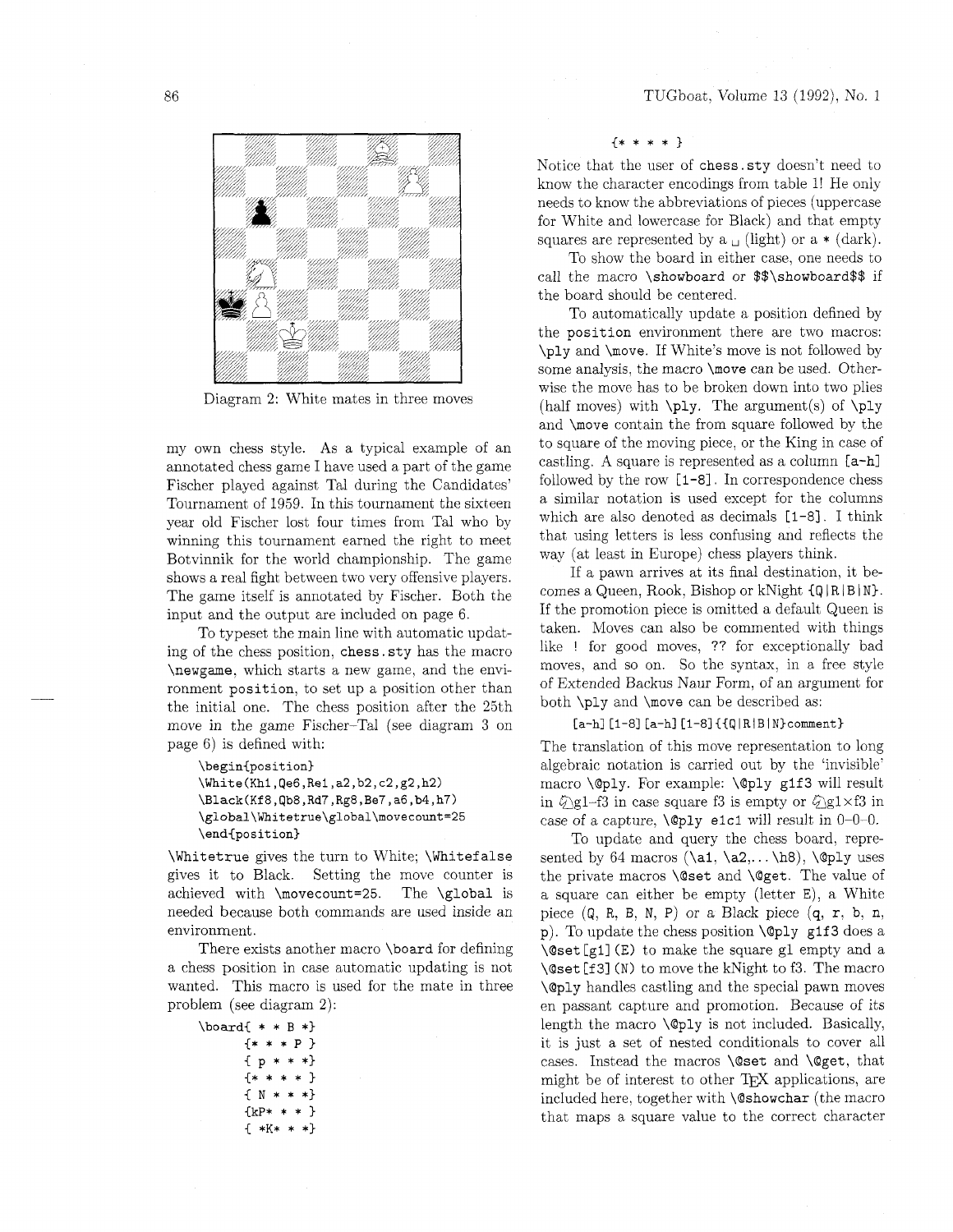encoding using \@get) and \@emptyboard (a macro for clearing the chess board using  $\text{Qset}$ .

```
\def \@set [#l#21 (#3) { 
  %arguments: [a-hi-81 (<letter>) 
  \expandaf ter 
  \xdef\csname#i#2\endcsname{#3))
```

```
\def\@get#1[#2#3]{%arguments:\cs[a-h1-8]
  \edef#1{\csname#2#3\endcsname}}
```

```
\newcount\@c % column 
\newcount\Or % row 
\newcount\Qsum % row+column
```

```
\def\@col{\ifcase\@c\or a\or b\or c\or
 d\or e\or f\or g\or h\fi}
\def\@showchar{
 \@get\piece[\@col\the\@r]
 \if\piece P \ifodd\@sum P\else O\fi\else
 \if\piece p \ifodd\@sum p\else o\fi\else
 \if\piece R \ifodd\@sum R\else S\fi\else
 \if\piece B \ifodd\@sum B\else A\fi\else
 \if\piece N \ifodd\@sum N\else M\fi\else
 \if\piece r \ifodd\@sum r\else s\fi\else
 \if\piece b \ifodd\@sum b\else a\fi\else
 \if\piece n \ifodd\@sum n\else m\fi\else
 \if\piece K \ifodd\@sum K\else J\fi\else
 \if\piece Q \ifodd\@sum Q\else L\fi\else
 \if\piece k \ifodd\@sum k\else j\fi\else
 \if\piece q \ifodd\@sum q\else l\fi\else
```

```
% inner loop needs extra C ... 1 
\def\@emptyboard{
   \sqrt{c}r = 1\loop
      \{\Qc=1\}\log\@set[\@col\the\@r](E)
         \ifnum\@c<8 \advance\@c by1
       \text{repeat}\ifnum\@r<8 \advance\@r by 1
   \repeat
```
# Analysis mode

**}** 

In order to save space tournament bulletins often prefer short algebraic notation. In this notation the from square of a piece is omitted. If a move otherwise would be ambigious, because another piece can reach the same destination, the letter of the column or the number of the row from the originating square is added. The short and long algebraic notation is also used in analysis mode when we annotate moves from the main line or a variation. To make the typesetting of these move notations easy and compact, I have introduced a pair of  $|\dots|$  to activate the algebraic notation. Unfortunately this character pair cannot be used within arguments of macros. But you can of course use the pair outside the macro like  $|\text{centerline{25. Kf8!}|. Or$ if you prefer you can use the chess-environment instead. Because LATEX uses this character in the tabular environment to draw vertical rules I have made an environment nochess that can be used to prevent the I character from activating the analysis mode. Within the nochess environment you can use the environment chess to get analysis mode again. Here follow some examples to show how short and long algebraic notation can be generated in analysis mode:

| input                 | output                              |
|-----------------------|-------------------------------------|
| $ 21.$ Nf3-e5??, 0-0! | 21. $\sqrt[3]{13}$ e5??, 0-0!       |
| $ 21.: K e8*f8 $      | $21. \ldots$ , $\&e8\times f8$      |
| $ 21.$ Nfe5, K*f8 $ $ | 21. 幻fe5, 雪×f8                      |
| $ 21.: f80+ $         | $21. \ldots, 18$ $\frac{100}{10} +$ |

In the analysis mode some characters have a special meaning. The '\*' becomes a ' $\times$ ' to denote a capture, the  $-$  is mapped to  $-$  and the  $\cdot$  is used as an abbreviation for ' . . .,' as one needs if the analysis starts with a Black move.

The chess macros also have support for different languages thanks to the possibilities of the babel package from Johannes Braams [4]. This package ent languages thanks to the possibilities of the babel<br>package from Johannes Braams [4]. This package<br>can be used within plain TEX and LATEX in TEX3.0<br>or in alder unrings. The names of the characticses or in older versions. The names of the chess pieces can be chosen according to their Dutch abbreviations by specifying the language dutch before the chess style:

```
\documentstyle[dutch,chessl~ ...I
```
In Dutch the letters K ('koning'), D ('dame'), T ('toren'), L ('loper') and P ('paard') are used to denote the king, queen, rook, bishop and knight respectively. These letters are used in the macros \move and \ply, only if you provide a promotion piece, within the analysis mode and in the position environment. In the \board macro we use the same letters to denote the White pieces and the corresponding lowercase letters to indicate the Black piece. In this macro we need also a letter to represent the pawn. Because both 'pion' (pawn) and 'paard' (knight) start with a 'p' I have choosen the letter 'I' for the 'pIon'.

Hopefully the examples above and the extract of the game Fischer-Tal on page 6 are further self explaining.

#### Tournament style

To illustrate the tournament style I have included the complete example game of Fischer against Tal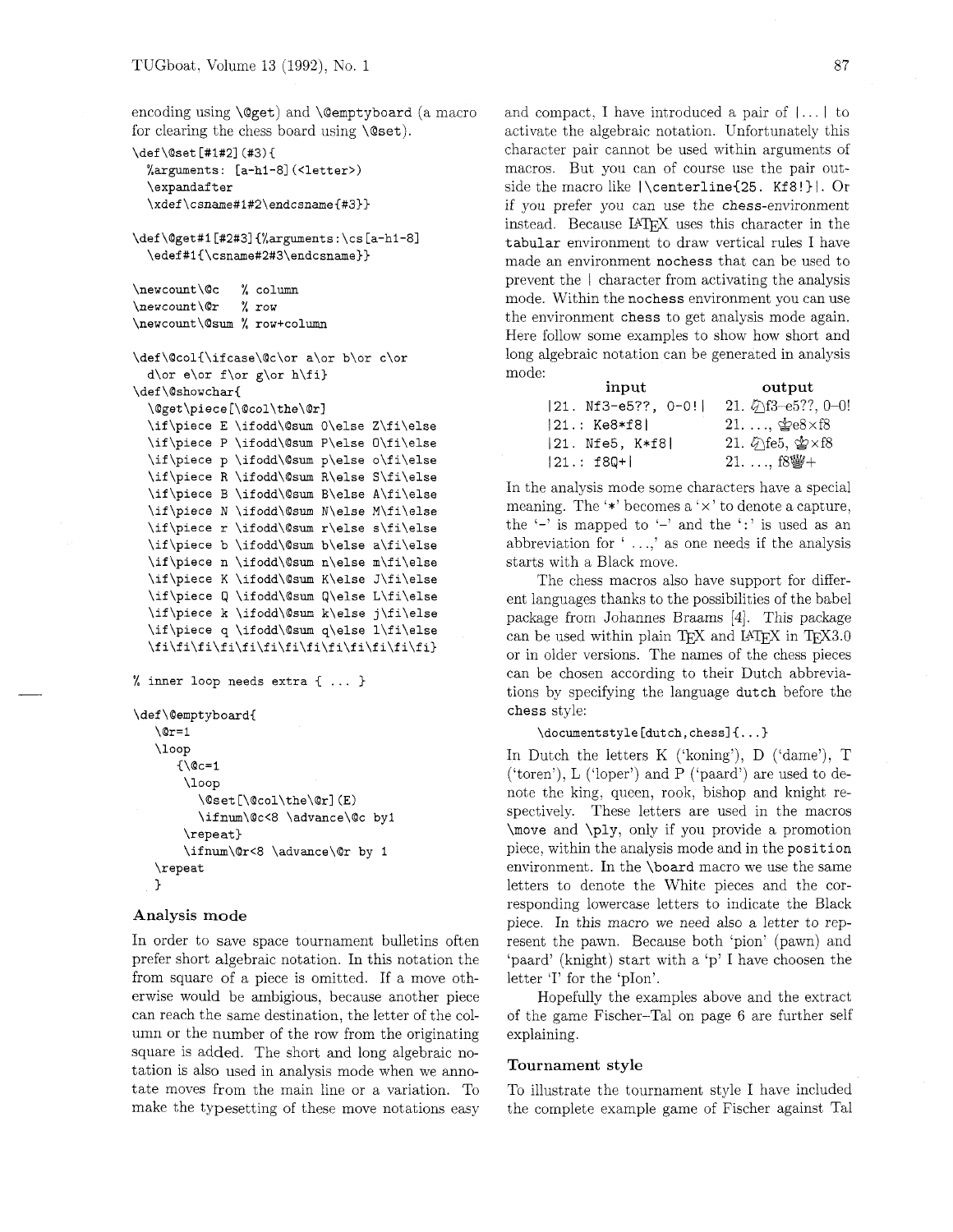|                   | $(\mathbf{I}A)\mathbf{T}_{\mathbf{E}}\mathbf{X}$ | meaning                        |
|-------------------|--------------------------------------------------|--------------------------------|
| 士                 | \wbetter                                         | White stands slightly better   |
| 手                 | \bbetter                                         | Black stands slightly better   |
| 士                 | \wupperhand                                      | White has the upper hand       |
| 王                 | \bupperhand                                      | Black has the upper hand       |
| $+-$              | \wdecisive                                       | White has a decisive advantage |
| $- +$             | \bdecisive                                       | Black has a decisive advantage |
| $\longrightarrow$ | $\forall$ withattack                             | with attack                    |
| ≏                 | \betteris                                        | better is                      |
| റ--റ              | \seppawns                                        | separated pawns                |

Table 2: Informant symbols

from [5] in the style that is used in the Chess Informant [7]. In this book special symbols are used for often used chess terminology. Table 2 shows the list of the symbols I needed in the Fischer game. In [5] the moves  $50...$   $2c7$  51.  $2b5$  are omitted. But this is corrected in his later book [6].

#### BOBBY FISCHER - MIKHAIL TAL

#### Belgrade (ct/27) 1959

1. e4 c5 2.  $\circled{1}3$  d6 3. d4 cd4 4.  $\circled{1}4$   $\circled{1}56$ 5.  $\Diamond$  c3 a6 6.  $\Diamond$  c4 e6 7.  $\Diamond$  b3 [7. 0-0  $\Diamond$  e7 8. 盒b3 響c7 9. f4 b5 10. f5 b4 11. fe6!? (11. 2ce2 e5 12.  $\textcircled{13} \trianglelefteq b7\overline{+}$ ) bc3 12. ef7  $\textcircled{2}f8$  13  $\textcircled{2}g5$   $\textcircled{2}g4!+$ ] b5!  $[7... \text{ Qe7? } 8. \text{ f4 } 0-0.9. \text{ Wf3 Wc7 } 10. \text{ f5! } (10.$ 0-0? b5 11. f5 b4! 12.  $\textcircled{2}$ a4 e5 13.  $\textcircled{2}$   $\textcircled{2}$   $\textcircled{1}$ 11.  $\text{\textdegree}$ de2 b5 12. a3  $\text{\textcircled}$ b7 13. g4 $\pm$  $\rightarrow$ ] 8. f4!? b4! 9.  $\Diamond$ a4  $\Diamond$ e4 10. 0-0 g6? [ $\triangle$ 10...  $\Diamond$ b7 ] 11. **f5! gf5** [11... ef5? 12.  $\triangleq$ d5  $\cong$ a7 13.  $\triangleq$ f5! gf5 14.  $\dddot{\mathbf{w}}$ d4 | 12.  $\Diamond$ f5!  $\ddot{\mathbf{g}}$ g8 [ $\sim$ 12... d5 13.  $\Diamond$ h6  $\Diamond$ h6 14.  $\hat{\mathbf{\Sigma}}$ h6; 12... ef5? 13.  $\hat{\mathbf{\mathbb{W}}}$ d5  $\hat{\mathbf{\Sigma}}$ a7 14.  $\hat{\mathbf{\mathbb{W}}}$ d4 | 13.  $\hat{\mathbf{\Sigma}}$ d5!  $\Xi$ a7 [13... ed5 14.  $\mathcal{Q}$ d5  $\mathcal{Q}$ f5 15.  $\Xi$ f5  $\Xi$ a7 16.  $\mathcal{Q}$ e4 置e7 17. 彎b4 置e2 18. 鱼g5! 置g5 19. 置g5 響g5 20.  $E$ b8+-PANOV ] 14.  $\⊂>ee4$ ? [-14.  $\⊂>ee3$ !  $\⊂>0$ c5 15. 警h5! 置g6 (15... 2a4 16. ga7 ed5 17. lae1) 16.  $\Xi$ ael! KEVITZ] ef5 15.  $\angle$  f5  $\Xi$ e7! 16.  $\angle$ c8  $\angle$ c8 17.  $\hat{\mathbf{g}}$  f4? [ $\sim$ 17. c3!  $\mathbf{W}$ c6 18.  $\mathbf{E}$ f2; 17.  $\mathbf{W}$ d6?  $\mathbf{E}$ g2 18.  $\angle$ g2  $\angle$  e2 19.  $\angle$ f3  $\angle$ d6 20.  $\angle$ e2  $\angle$ e $\angle$ c2-+  $\angle$  $\angle$ e $\angle$ 6! 18. 曾f3 響a4 [18... 警f3 19. 貫f3 置e2 20. 貫f2 置f2 21.  $g_1^2/2 \sim$  19.  $g_2^2d_6$  @c6! 20.  $g_3^2b_8$  @b6  $[20...]$ 警f3? 21. 貫f3 鱼g7 22. c3+-] 21. 含h1 響b8 22. 營c6 [22. 1ael 含d8! 23. 1d1 含c7! (23... 含c8? 24. 響c6+-) 24. 響f4 (24. 貫d4 響b7!) 含b7 25. 貫d6 營c7 26. 彎b4 含c8 27. 買a6 彎b7! 28. 彎b7 含b7 29. **直af6 重g7=; 22... 直g6? 23. 響f7 \$d7 24. 置d1!**  $\Xi$ d6 25.  $\Xi$ d6  $\&$ d6 26.  $\Xi$ f6!+-|  $\Xi$ d7 23.  $\Xi$ ae1 [23. gad1 gd6 24. gf7 (24. gf6 gg6 25. gdd6 營d6!) 營c7; 23. 置f7 營d6 ] 鱼e7 [23... 含d8? 24. 置f7!  $\hat{\mathbb{Q}}$ e7 25. 置fe7 置e7 26. 置d1+-] 24. 置f7 含f7 25.  $\text{We6}$  含f8! [25... 含g7? 26.  $\text{Wd7+-}$ ] 26.  $\text{Wd7}$ [26.  $\cong$  f1?  $\&$  g7 27.  $\cong$  f7  $\&$  h8 (28.  $\&$  d7  $\cong$  d8 29.  $\&$  g4 營 $e5-+)$ ] 營d6 27. 營b7 置g6 28. c3! a5 [28... bc3 29.  $\text{We}8 \text{ g}d8$  30.  $\text{We}3=$  29.  $\text{We}8$  [ $\approx$  29. cb4!

 $\frac{160}{120}$  (29... ab4 30. a3! ba3 31. ba3  $\frac{160}{120}$  a3=) 30.  $\frac{160}{120}$  s  $\log 7$  31.  $\log 2 =$   $\log 7$  30.  $\log 4$   $\log 31$ . cb4 ab4 [31... @b4 32. @e2=] 32. g3? [32. @e4 (32...  $k$ e7 33. @e7  $2g8$  34. @e8 @f8 35. @e4) ] @c6 33. He4 Wc4 34. Lc4 Hb6! [34... ge7? 35. a3! ] 35. &g2 &f6 36. **&f3** &e5 37. &e3 &g5 38.  $\angle 2 \angle 4$ d5 39.  $\angle 43 \angle 46$  40.  $\angle 2$ ?  $\angle 46$  41.  $\angle 22$ Ef6 42. Ec2 Xf3 43. &e2 **Elf7** 44. @d3 &d4! 45. a3 [45. b3? 罝f3 46. 金e2 罝f2 47. 彎d3 罝c2 48.  $\csc 2$   $\csc 5$  + -  $\csc 1$  b3 46.  $\csc 2$  6 (46.  $\csc 2$   $\csc 2$   $\csc 3$  47.  $\csc 42$ 金b2; 46. 置d2 置f3 47. 含e2 置f2] 金b2 47. 置d8 &c6 48. b8 gf3 49. &c4 gc3 50. &b4 &c7 51.  $\angle$ b5  $\angle$ a1 52. a4 b2! [53.  $\angle$ c3 b1 $\angle$ [#] | 0: 1 [Fischer]

The LAT<sub>F</sub>X input of the above game looks like:

```
% Some macros to improve readability ... 
\newcommand{\f inito) [2] {% 
   {\bf \hf ill#l\hf ill [#2] \par)) 
\newenvironment{mainline) [2] {\bf 
   \newcommand{\result){#l)% 
   \newcomnand{\commentator){#2)% 
   \begin{chess))% 
   {\end{chess)\finito{\result)% 
    {\commentator3) 
\newenvironment{variation}{[\begingroup
   \rm\ignorespaces)% 
   {\endgroup]\ignorespaces) 
\begin{mainline}{0":"1}{Fischer}
1. e4 c5 2. Nf3 d6 3. d4 cd4
4. Nd4 Nf6 5. Nc3 a6 6. Bc4 e6
. . . 
13. Bd5! Ra7 
   \begin{variation) 
   13: ed5 14. Qd5 Bf5 15. Rf5 Ra7 
   16. Qe4 Re7 17. qb4 Re2 
   18. Bg5! Rg5 19. Rg5 Qg5 
   20. Rb8\wdecisive 
   \nochess PANOV \endnochess 
   \end{var iat ion) 
14. Be4?
```

```
\end{mainline}
```
 $\cdots$ 

The mainline is typeset in boldface and the variations in roman. When we need to typeset a name we have to avoid the analysis mode by using the nochess environment. The nochess environment can be used in IATEX style (\begin(nochess). . . \end{nochess)) or in the shorter  $TrX$  style ( $\infty$ ss...  $\end{cases}$ .

### Using plain TEX

To use chess. sty in plain TEX you need the following line for including the chess macros:

\input chess.sty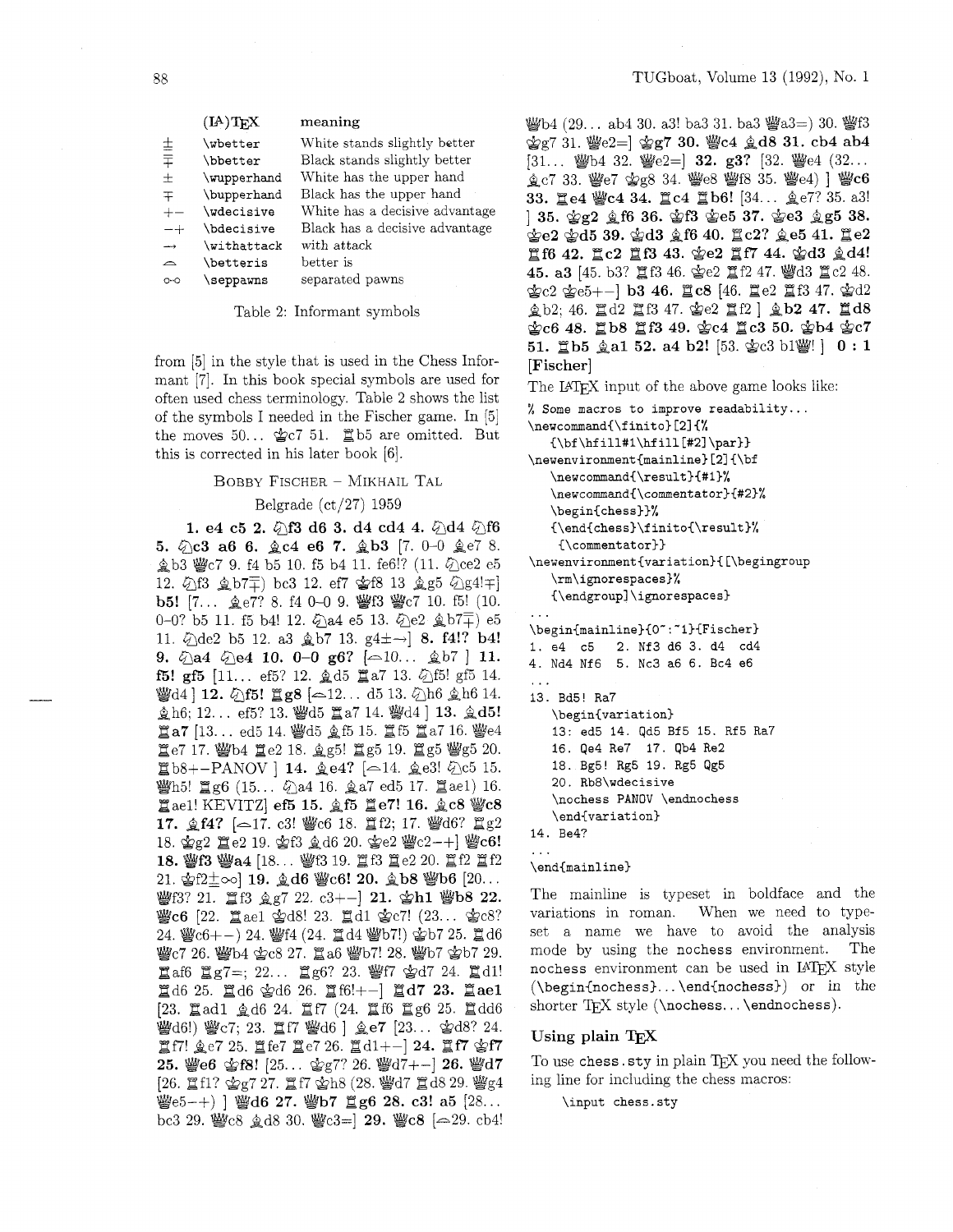The **nochess** and **position** environments from **chess. sty** should be replaced by **\nochess**  . . . **\endnochess** and **\position** . . . **\endposition**  pairs.

## **Further wishes**

The chess font and the chess style form a good basis for publishing about chess as is demonstrated by  $[1, 8]$ . But there are still some wishes to make the writing really enjoyable. My first wish would be a program with a chess board interface on which I can set up a position, play a variation and add text to the computer generated chess moves, go back to the main line, play another variation, and so on. I have seen an X11-based chess interface using hyperbuttons which provides a good starting point to make such a program!

Surely the chess style can be improved and other style conventions added. If anybody does so, please let he send me his improvements.

#### **Availability**

This article, the chess fonts and the corresponding style file with the complete game of Fischer against Tal and other examples can be retrieved (files **chess. tar.** Z and **chess. README)** from the file server **sol. cs .ruu.nl (l3l.2ll.80.5)** via anonymous ftp from the directory TEX.

## **Acknowledgements**

I would like to thank Victor Eijkhout for his help and criticism he gave me to improve both the chess style and the readability of this article. My thanks go also to Hugo van der Wolf for polishing my English, and to the **UseNet** users who have sent me bug reports and have reported inconveniences present in version 1.0. Most of them are solved and will be made available in version 1.2.

#### **References**

- [I] Tournooimagazine van de Halve Finale Ned. Kampioenschap Schaken, ed. by Anjo Anjowierden, Enschede. 1990.
- 121 Typesetting Chess, by Wolfgang Appelt, TUGboat 9, no. **3,** December 1988.
- [3] *Berkeley Font Catalogue*, Ultrix-32 Supplementary Documents, Digital Equipment Corporation, Merrimack, New Hamshire, 1984.
- [4] Babel, *a* multilingual style-option system for use with  $\mu T_F X$ 's standard document styles, by Johannes Braams. TUGboat 12, no. 2, June 1991.
- [5] My *60* Memorable Games, by Bobby Fischer, Faber and Faber, London. 1969. ISBN 0-571- 09312-4
- [6] Fischer's Chess Games, by Bobby Fischer, Oxford University Press, Oxford. 1980. ISBN 0-19- 217566-1
- [7] Chess Informant 51, ed. by Aleksandar Matanović, Šahovski Informator, Belgrade. 1991. ISBN 86-7297-024-1
- [8] Dragon, The Bulletin of the Cambridge University Chess Club, ed. by Steve Rix and John Wilson, December 1991. Cambridge.

o Piet Tutelaers Computer Center Eindhoven University of Technology P. 0. Box 513 5600 MB Eindhoven, NL internet: rcptQurc . tue .nl